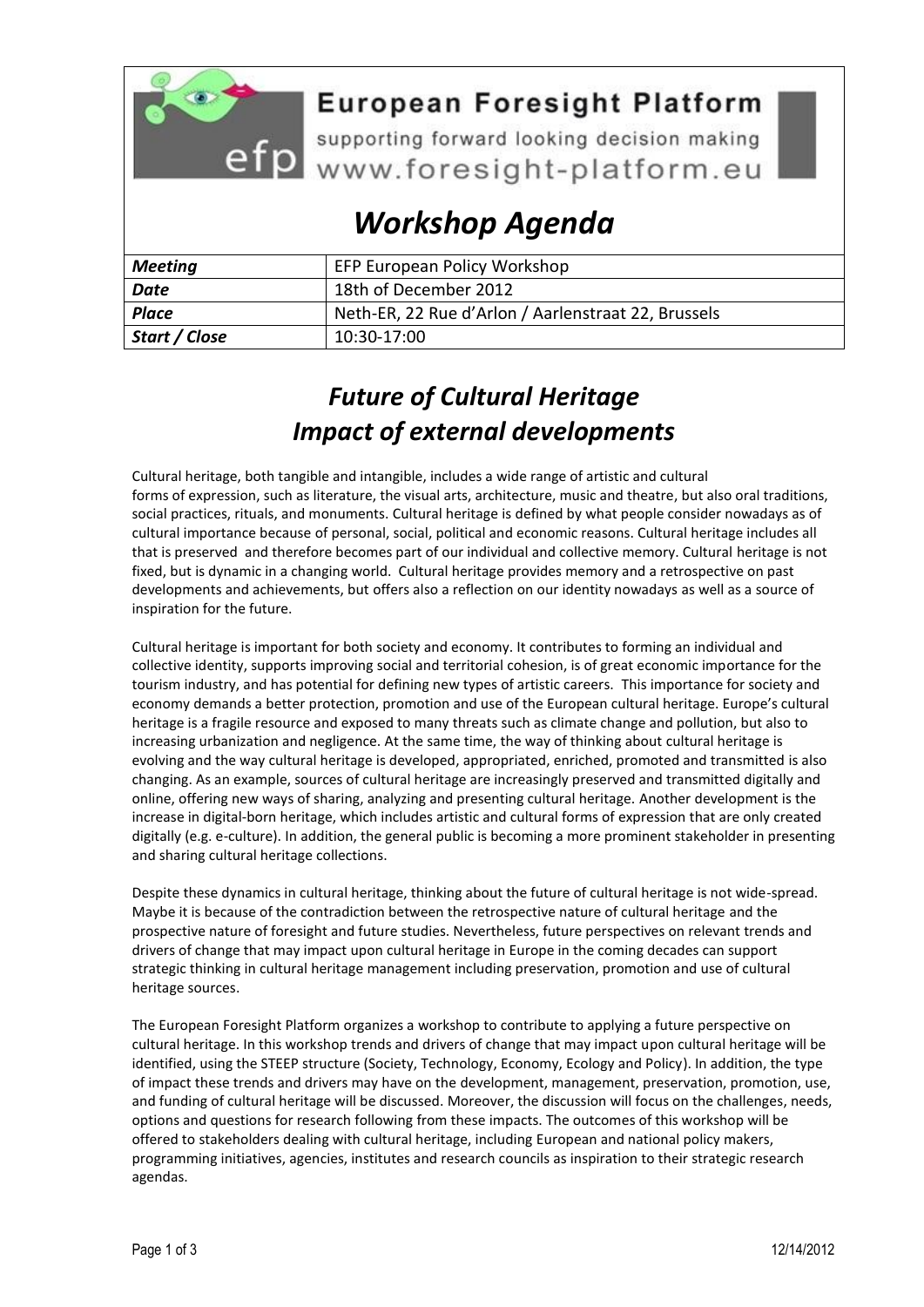| 10:30           | Welcome and introduction to EFP and to the workshop                                                                                                                        |
|-----------------|----------------------------------------------------------------------------------------------------------------------------------------------------------------------------|
| 10:40           | Tour de table - The participants' name, affiliation and relationship to the<br>workshop issues                                                                             |
| 11:00           | Domenico Rossetti di Valdalbero, DG RTD -<br>Few words on the purpose of the EU forward looking activities                                                                 |
| $11:15 - 12:45$ | Presentation by Dirk van Delft, Museum Boerhaave on cultural heritage<br>of science and technology<br>Presentation by Riel Miller, UNESCO on what foresight can brought to |
|                 | bear on the questions of heritage and preservation                                                                                                                         |
| 12:45           | Lunch                                                                                                                                                                      |

### **Block 1: Introduction to the workshop and to the future of Cultural Heritage**

#### **Block 2: A view on the impact of future trends on Cultural Heritage**

| 13:15               | Introduction to the afternoon                                                               |
|---------------------|---------------------------------------------------------------------------------------------|
|                     | View on trends and developments, Wietske Koers and Annelieke van                            |
|                     |                                                                                             |
|                     | der Giessen, TNO                                                                            |
| $13.30 - 16:15$     | For each STEEP (Society, Technology, Economy, Ecology, Policy)                              |
|                     | element:                                                                                    |
| With break at 14:45 | Identifying most relevant trends and developments                                           |
|                     | Brainstorm on potential impacts on development,                                             |
|                     | management, preservation, promotion, use, funding of cultural                               |
|                     | heritage                                                                                    |
|                     | Discussion on challenges, needs, options, questions for further<br>$\overline{\phantom{0}}$ |
|                     | research                                                                                    |
| 16:15               | Overall discussion                                                                          |
|                     | Selection of critical impacts                                                               |
| 16:45               | Concluding remarks                                                                          |
|                     |                                                                                             |
| 17:00               | End of the workshop                                                                         |
|                     |                                                                                             |